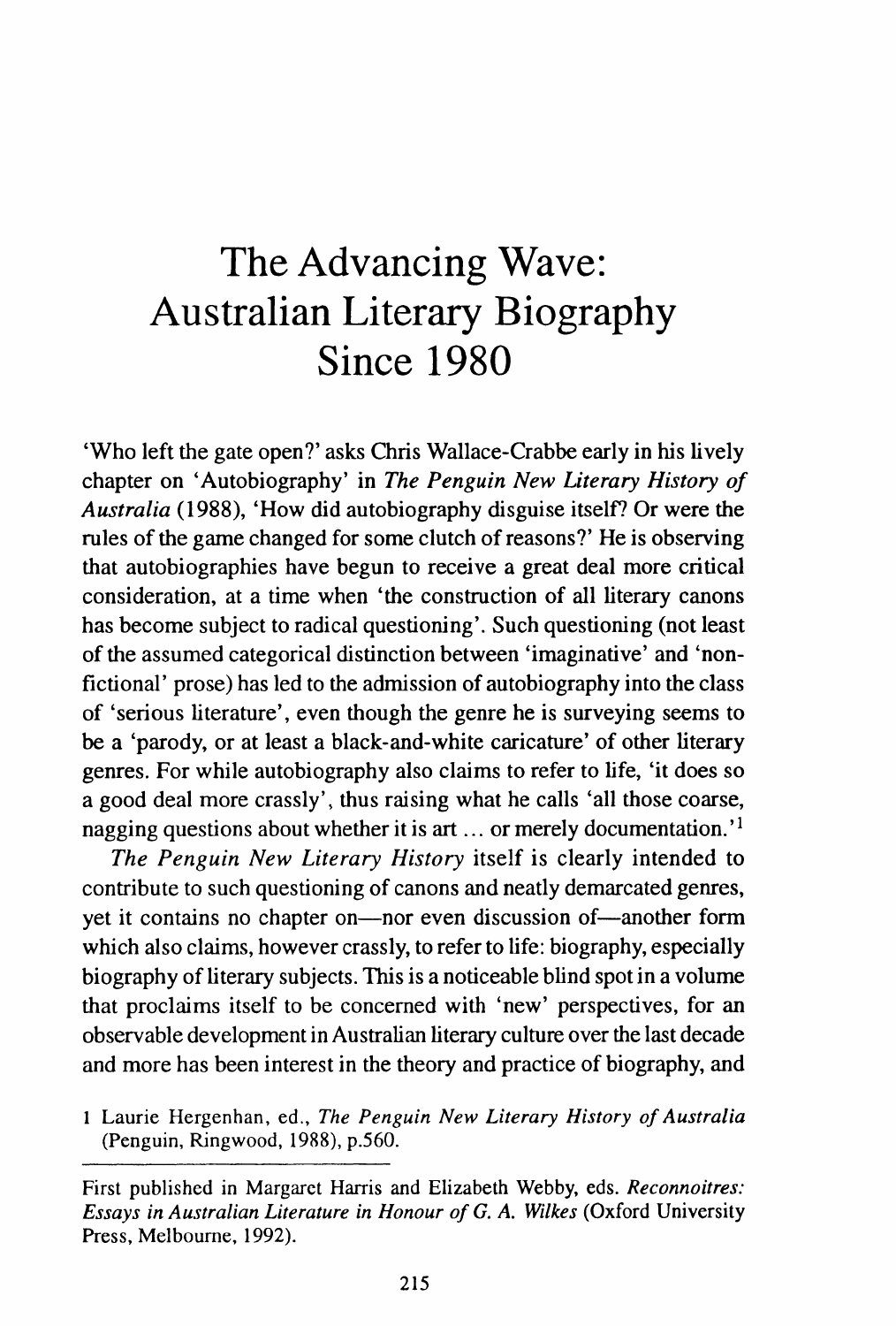the admission of literary biography into modes of 'serious' literary and cultural historical discourse.

At the beginning of the 1980s, and then unfashionably, Wallace-Crabbe regretted the lack of biographies of such major writers as Furphy and Lawson, and of such influential figures as Archibald and Stephens. 2 The situation here was then in marked contrast to that in the United States and the United Kingdom, where successive generations, or even decades, were continuing to bring forth new biographies of the perceived major writers, as well as adding new subjects to their literary biographical pantheons. But since the appearance of Axel Clark's *Christopher Brennan* in 1980, a steady succession of full-length, well-researched, and critically considered biographies of major literary figures has provided much of what had been so conspicuously lacking earlier: Sylvia Lawson's *The Archibald Paradox* (1983), Craig Munro's biography of P. R. Stephensen, *Wild Man of Letters* (1984), Gary Kinnane's *George Johnston* (1986), Brian Matthews's *Louisa* (1987), Brenda Niall's *Martin Boyd* (1988), W. Wilde's life of Mary Gilmore, *Courage a Grace* (1988), Chris Williams's *Christina Stead* (1989), Penne Hackforth-Jones's *Barbara Baynton* (1989).

Already the 1990s have seen the publication of the first volume of Axel Clark's *Henry Handel Richardson* and John Barnes's life of Furphy, *The Order ofThings* (both 1990); and, among others, Geoffrey Dutton's *Kenneth Slessor,* Colin Roderick's *Henry Lnwson* and David Marr's *Patrick White* (all 1991). While deceased figures predominate overwhelmingly as the subjects of 'full-dress' biographies, recent collections of interviews with contemporary writers indicate the reading public's interest in the manifold personal and cultural matters that 'biography' comprehends. Also broadly biographical are David Walker's *Dream and Disillusion* (1976) and Drusilla Modjeska's *Exiles at Home* (1981 ), both literary and cultural-historical studies that share characteristics of what Leon Edel has termed 'group biography'.

The list I have given does not attempt to be exhaustive, nor can it be up-to-date. Nevertheless, it will serve to make the points that not only have there been many more Australian literary biographies of late, but also that many, if not most, of today's practitioners of this traditional

<sup>2</sup> Chris Wallace-Crabbe, 'Australian Literary History', *The Literary Criterion* [Bangalore, India] 15, Nos 3 and 4 (1980), p.J41.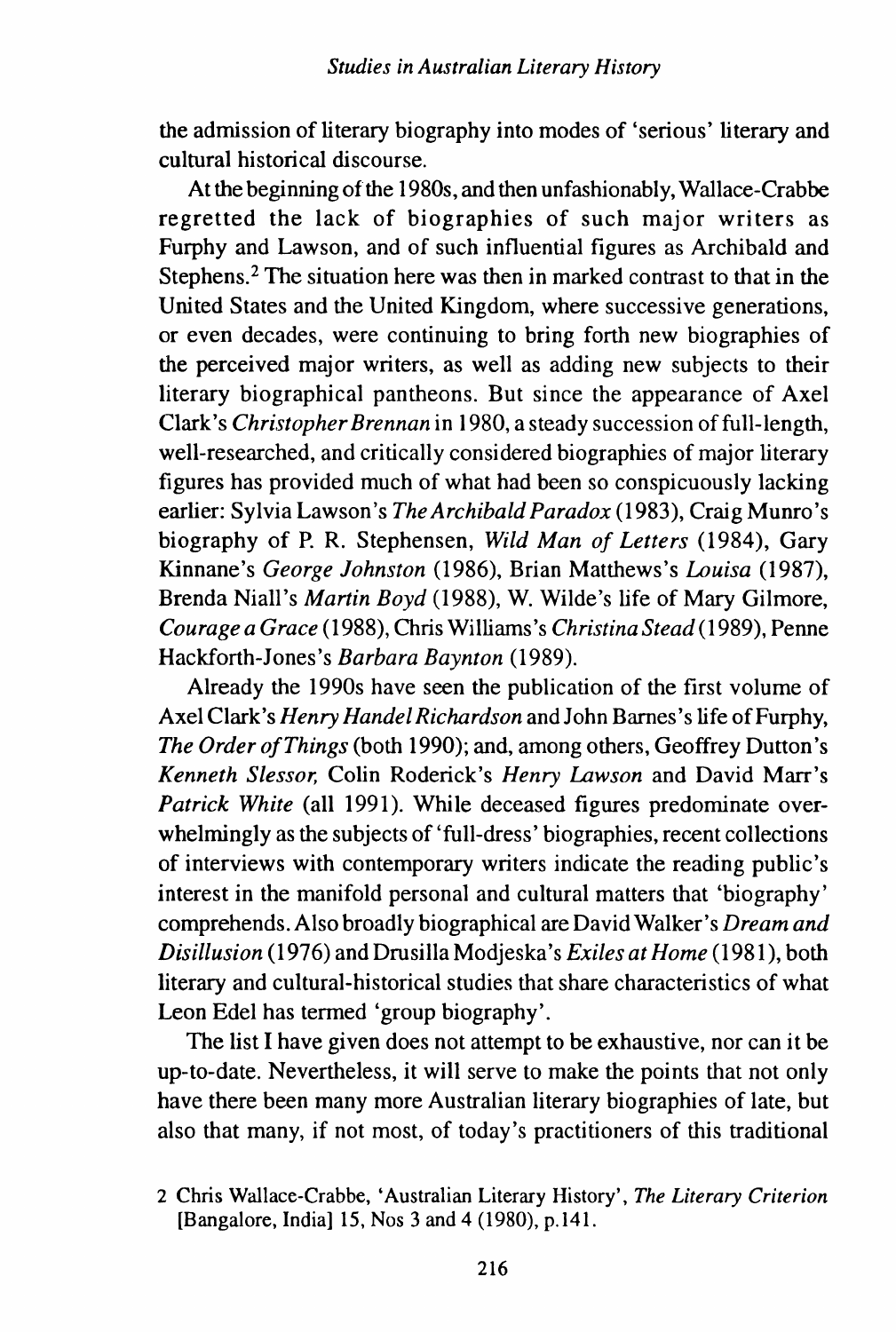form of literary history and criticism are academics. This might invite speculation that the New Critical orthodoxies prevailing within Australian academies in the past may have inhibited the production of literary biographies, though there are earlier examples scattered over time, among them Colin Roderick's life of Rosa Praed, *In Mortal Bondage* (1948), Brian Elliott's *Marcus Clark* (1958), and Ann-Mari Jordens's *The Stenhouse Circle* (1979). However, it is more likely that the 'lead time' between the establishment of courses and postgraduate studies in Australian Literature, combining with the protracted nature of the individual biographical projects, had the effect of masking much of the interest that actually existed before it became so apparent in the 1980s.

Instead of further discouraging academic interest in this once supposedly 'discredited' form, the more theoretical, and sceptical, critical climate prevailing over the past decade has clearly encouraged it, and not only among practitioners. Indications of this are special issues of journals devoted to autobiography and biography, the focus on these genres at the 1989 conference of the Association for the Study of Australian Literature, and the adoption of them by the Humanities Research Centre of the Australian National University as the theme for its programme in 1990. Such interest might seem paradoxical, when the key orthodoxy in the prevailing 'post-structuralist' climate is often assumed to be 'the death of the author'; but, to be consistent, a thorough-going scepticism which assumes no category, even 'Literature', to be 'privileged' is obliged to accept the biographical as another manifestation of 'writing'—and to engage with some theoretical issues. Can precise generic boundaries be drawn between history, biography, fiction? (a question made less abstract, and more provoking, by some recent practitioners in all three genres). If biography is more than 'mere documentation', should it then also be considered aesthetically, as an imaginative construction of characters and events that seeks to confer an aesthetic, ultimately imaginative (but not imaginary) unity and significance on any life's ragged pattern---- or lack of pattern?

Axel Clark's *Christopher Brennan* (1981) was first in the wave of Lives of major literary figures that swelled throughout the 1980s and is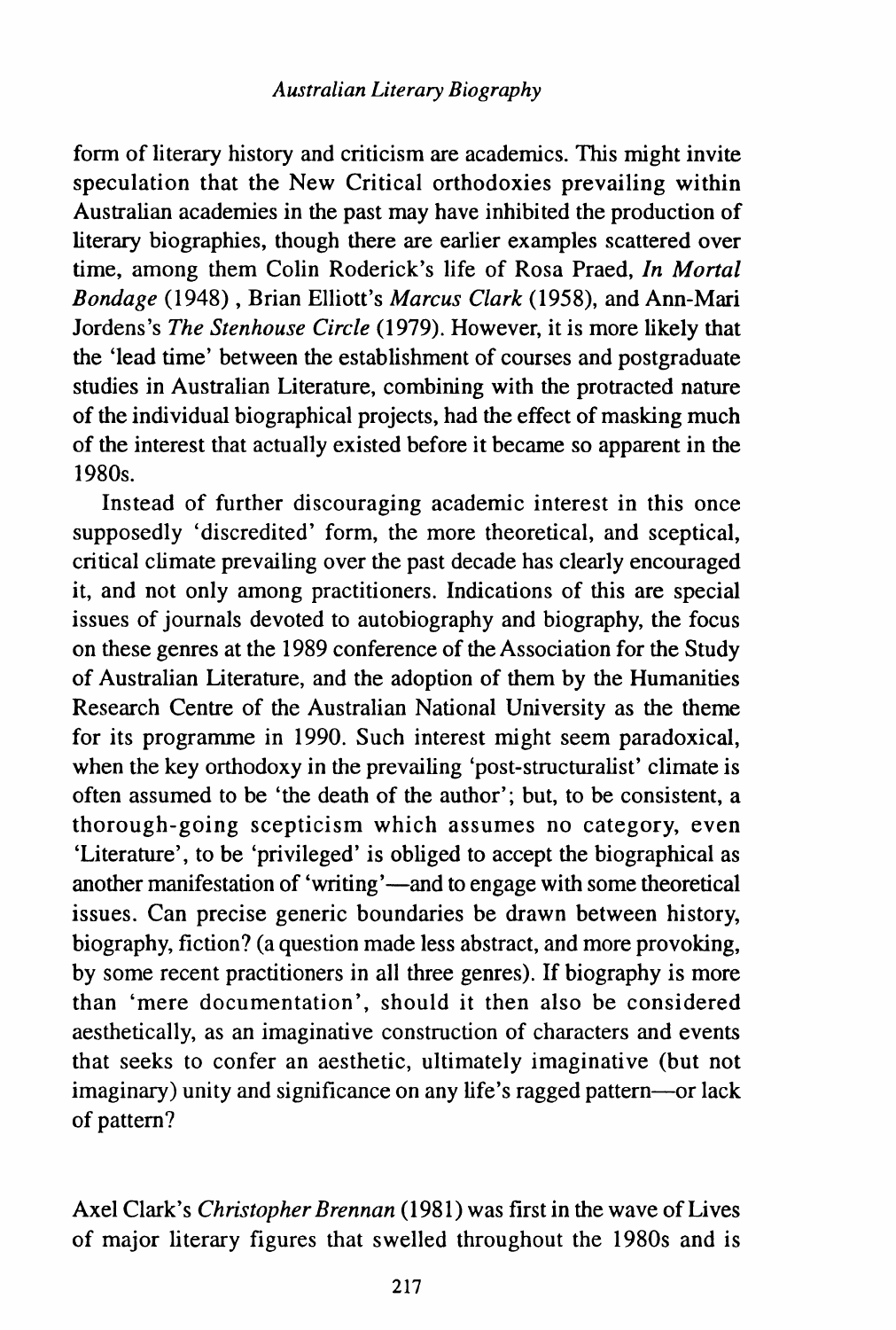maintaining or even gaining momentum. Having its origins in a doctoral thesis, and subtitled *A Critical Biography,* it provides one contemporary model for the literary Life: as a vehicle not only for textual and contextual scholarship but also for closely argued evaluative criticism. However, it still observes the traditions of the genre by presenting a chronologically ordered, narratively interrelated account of Brennan's 'life, times, and work'—as so many nineteenth century biographies announced themselves in their titles or subtitles. But how else would a biographer present his subject?

A life story is what readers traditionally understand by, and expect from, a biography. Yet, although we have read much about *Ia pacte autobiographique* in recent years—the understanding autobiographers enter into with their readers that, however artful, inventive and imaginative they may be, the Lives they offer are not fictions—the conventions operating between biographers and their readers have not been much considered by critics, though they have been exposed and played with openly by some biographers (and writers of fiction). Perhaps these conventions have not received much theoretical consideration because they are too obvious; but, if so, why do we still read so often those reviews in which the subject of the biography becomes the sole focus of attention, the biography itself remaining unconsidered, invisible as a writing performance, while the reviewer, as one who knew the subject, or whose knowledge might only extend to having read the undiscussed biography, becomes the surrogate authority?

These conventions assume that biographers understand their subjects 'intimately' from their exhaustive researches and that as omniscient narrators (but preferably not obtrusive know-ails) they will present coherently shaped Lives of their central characters, however chaotic the actual lives may have seemed to contemporaries, and even to the subjects themselves. In constructing their chief characters, literary biographers will display the extent and inwardness of their acquaintance with their subjects' writing; for the most significant part of a writer's life-that part which has lead biographers and readers to be interested in the first place-has been lived imaginatively and through the act of writing. Not the facts alone but the biographers' perception of the imaginative import of these facts for their subjects and their subjects' writing becomes the nexus between scholarly or 'mere' documentation and 'criticism'-and, however the latter term might be understood at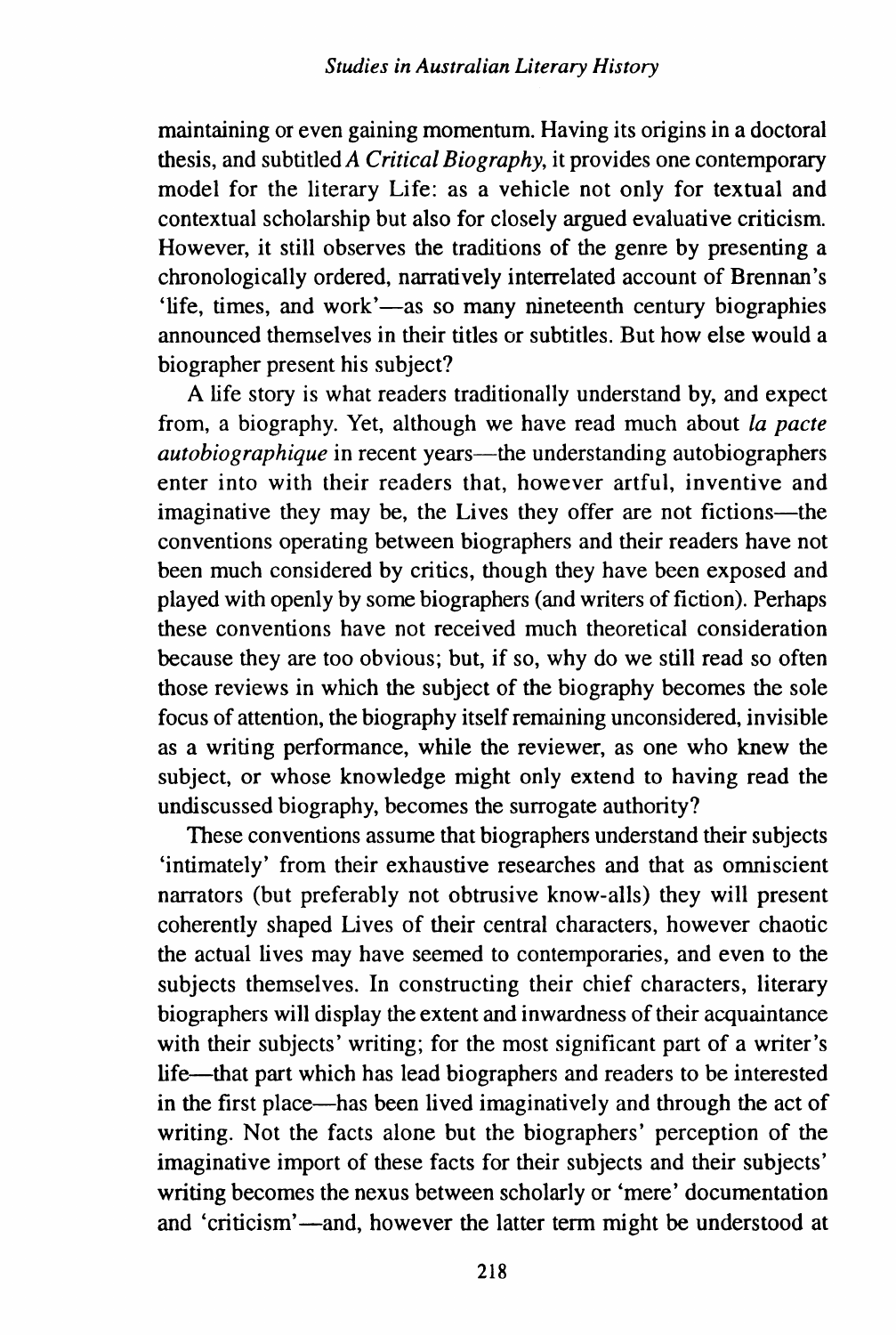## *Australian Literary Biography*

this moment, it would seem to involve empathy. John Barnes's teasing out of the elaborate relationship between Joseph Furphy and his fictional alter ego 'Tom Collins', a relationship which culminated in *Such Is life,*  provides a instance of that insightful combination of empathy with an author and an intimate acquaintance with his work that readers expect. Empathy, though, as Colin Rodrick's *Henry Lawson* shows, need not necessarily entail sympathy.

At this crux of life history and criticism there can be links or crossovers between the two modes of 'the biographical'. If autobiographers often play at being critics by inviting readers to join in mockery of their own quoted juvenilia, biographers often (and perhaps should?) reciprocate by attempting to become vicarious autobiographers: to imagine what it must have been like to grow up in such a family and social setting, have such an education, come to more or less simultaneous consciousness of sexuality and a literary vocation, and (as is so often the case in Australian literary autobiographies) to consciousness, or rejection, of national and class identity. Inevitably, both the *auto-* and the *bio-* versions of this mode of *graphos,* of life-writing, have a succession of overlapping topics which, if they have not been scripted already by the subject as direct or indirect autobiography, can be provided imaginatively by the biographer. These rites of artistic passage offer biographers potential writerly moments, opportunities for infusing documentation and interpretation with a 'literary' element akin to the autobiographer's own-and, in most cases, the biographer has the advantage of rounding off the story by attending (at least vicariously) the autobiographer's final passage and last rite, and by observing posterity's regard, or not, for his or her literary remains.

Axel Clark's pact with his readers-and because, in the Australian context, the appearance of *Christopher Brennan* provided an unprecedented instance of 'critical biography' I want to consider it in what might seem disproportionate detail-is one he shares with the majority of his fellow biographers. That is, the story he tells will posit a significant pattern to the life and work of his subject-a life now dispersed into the heterogeneous collection of texts cited at the end of this Life. This pact he fulfils generously, presenting his previously legendary (which also meant cloudy) figure in the overlapping contexts, social-historical,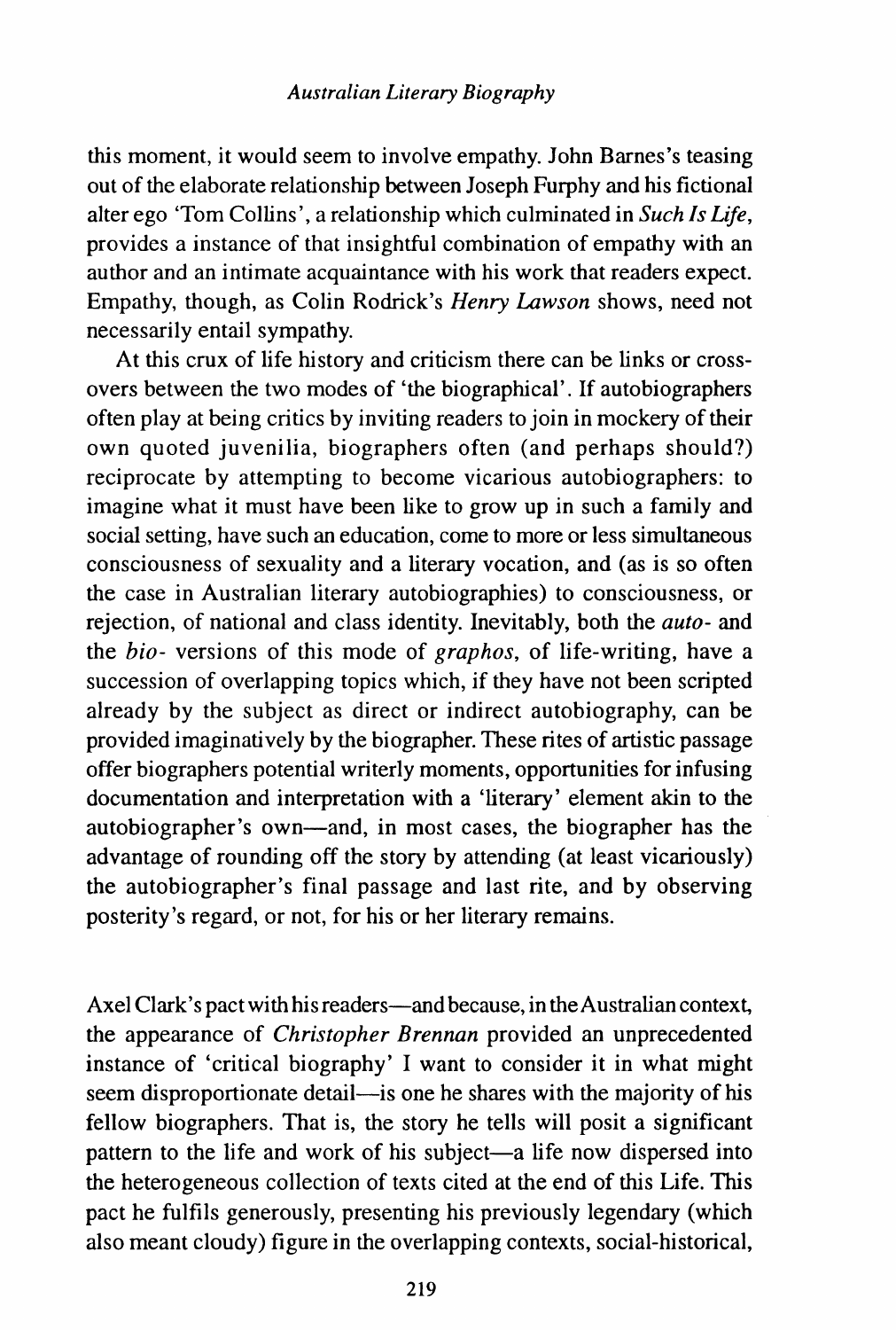intellectual and literary-cultural (both national and international) that the manifold sources document. While drawn from, and constrained by, these sources his Life is not 'mere documentation' but an interpretative construction that perceives a pattern of consistency in Brennan's life and works where previously a marked, and culturally significant, contradiction had been presumed.

This pattern is announced in the opening paragraph of *Christopher Brennan* (and, as Brian Matthews's *Louisa* demonstrates, openings are significant). By declaring that unlike Henry Lawson, Henry Handel Richardson or John Shaw Neilson, Brennan was not affected by any disturbing experiences or change in his early years, Clark situates his subject within a field of Australian literary biography—though, at the time he was writing, such a field could have been envisaged only fitfully by his readers. Rather than positing any trauma or disruption as central to his subject's development-another implicit situating move, countering the mid-century assumption of Leon Edel and others that 'modern' biography was characterised by its awareness of psychoanalytic insights-Clark's opening proclaims a consistency in Brennan's character in terms of his religious orientation, his desire for the absolute, and his conviction that he was set above the mass of humanity. In the subsequent narrative, and critical exposition, these character traits are made to marry 'naturally' with Brennan's writing, so that his personality and his poetry can be shown as developing together, each illuminating the other.

As readers of literary biography, we recognise that such an assumption of mutuality between the subject's life and work is fundamental to the genre's existence. But clearly this enabling premise, or necessary fiction, runs counter to the orthodoxies of most varieties of criticism this century, from the early T. S. Eliot and New Critical reactions against Romantic expressionist theories to post-structuralist inversions of our seemingly 'common sense' understandings of authors and texts, writing and reading. As always, there are exceptions, and Leavisism with its touchstone of 'sincerity' was an academically influential example; but while Leavisism admitted the biographical by assuming the indivisibility of a writer's 'sensibility' and expression, its practice was committedly 'literary critical' and primarily directed to evaluative readings of the works. Within the context of academic criticism prevailing in Australia when *Christopher Brennan* was published, its subtitle, *A Critical Biography,* may very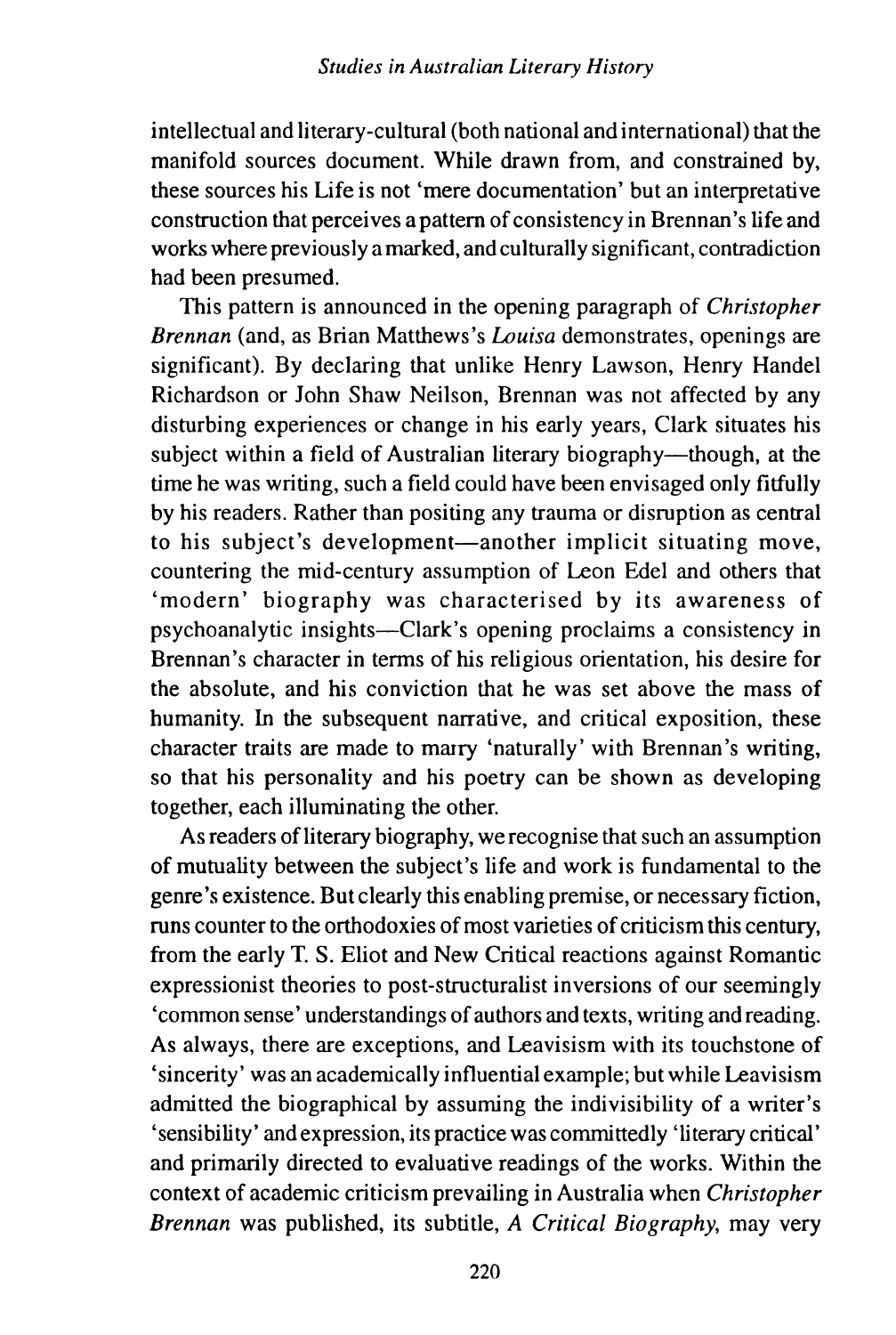well have appeared to some as anachronistic, if not oxymoronic.

As critical biographer, Clark seeks the sincere expression of personal emotional experience in Brennan's verse—and is most often disappointed. Brennan's models for his versification and diction (and Clark is sharply observant in placing him in the mid-to-late Victorian context) prove unfortunate when 'sincerity', the direct communication of 'felt' or 'authentic' feeling, is the criterion invoked. Few, if any, of Brennan's poems suggest that personal experience is their subject, and even those that might suggest this to the biographically-informed lack immediacy of reference or the sense of a direct expression of emotion. For Clark, the already vexed critical issue of Brennan's diction registers and compounds a deeper problem, that of the unsuitability of Brennan's 'raw material'—his '[T]angled, uncertain (and sometimes transparently immature) feelings'—for such an ambitious Symbolist project as *Poems [ 1913].3* That is, a more fundamental limitation than Brennan's concealing his 'raw material' behind a screen of Swinburnian or Patmorean verbiage is seen to be his inability to 'contact' his true feelings  $(p.137)$ .

While it is understandable, indeed expected that a biographer should want to uncover the personal element in the work of his subject, this approach overlooks or dismisses what could be interpreted as Brennan's calculated impersonality, his assumption of archetypal poetic roles, most memorably that of the Wanderer. Clark discerns the personal within the impersonal but then finds this personal element inadequately expressed. He sees the Wanderer, Brennan's major persona in *Poems,*  failing in his quest to discover the absolute, as Brennan himself is seen as failing in his personal quest to discover it through poetry. But Clark is not arguing simply that Brennan's work is the failure of Brennan the man (to paraphrase Barthes's dismissive summary of Baudelaire's biographers as crude reductionists<sup>4</sup>). The Wanderer might fail in his quest, but Clark considers 'The Wanderer' and the 'Lilith' sequences to be among Brennan's finest achievements. In them Brennan does not fail as a poet; even though biographically they mark his turning away

- 3 *Christopher Brennan* (Melbourne University Press, Melbourne, 1980), p.90. Subsequent page references, included in the text in parentheses, refer to this edition.
- 4 Roland Barthes, 'The Death of the Author', */mage-Music-Text, Essays Selected and Translated by Stephen Heath* (Hill and Wang, New York, 1977), p.l43.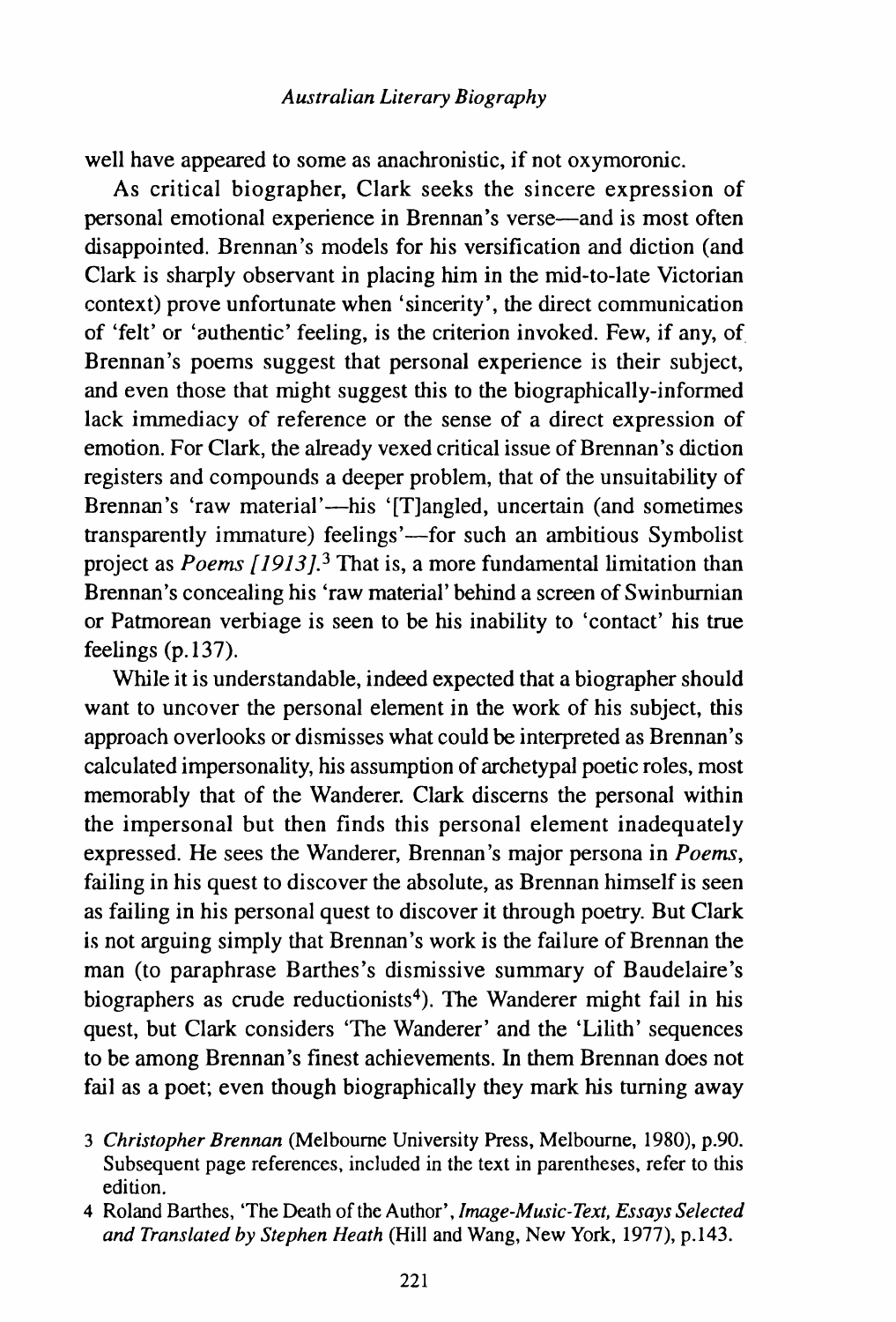from poetry as his vocation, and their completion coincides with the beginning of his 'slow, terrible descent' (p.l75).

Thus, while (with some exceptions) Brennan's verse fails to provide this biographer with sincere expressions of his subject's inner and emotional life, Clark elegantly traces congruities between the life and the work. One might want to quarrel-as one should with any challenging critical argument-with aspects of this congruity. Some, following G. A. Wilkes would see the Wanderer's 'failure' to discover the absolute, and Brennan's similar failure over the course of the cycle, as the realisation of the Romantic ironies implicit in the undertakings of both the poet and his persona, ironies Brennan wrote about in 'German Romanticism: A Progressive Definition'. 5 However, even if one prefers to emphasise those elements that allow a more positive interpretation of the cycle's resolution, the facts obdurately remain: the poet did not sustain an interest in pursuing new versions of his quest and Brennan's personal life began to deteriorate noticeably after 1902. For any reader wanting to qualify Clark's reading of *Poems,* these facts constitute a larger, interpretatively constraining context which cannot easily be dismissed as 'mere', and irrelevant, documentation.

At a time when, in the academies, literary biography seemed to have fallen into an abyss somewhere between the old New Criticism and the new post-structuralism with its scepticism towards author/ity, *Christopher Brennan* demonstrated how this traditional form could still provide an engaging and imaginative focus for scholarship and criticism. The impersonal mode of most of Brennan's verse and the issues relating to his diction justify Clark's extended passages of interpretative and evaluative argument. While these are more concentrated critical discussions than the majority of subsequent literary biographers have felt the need to incorporate, others who have taken a poet as subject also engage closely with the work. With Kenneth Slessor, Geoffrey Dutton similarly confronts the challenge of writing about an elusively impersonal poet and, in this case, of relating his work to an enigmatic and recessive personality. In *Spirit in Exile: Peter Porter and His Poetry* 

*<sup>5</sup>* A. R. Chisolm and J. J. Quinn, eds, *The Prose of Christopher Brennan* (Angus and Robertson, Sydney, 1962), pp.379-95.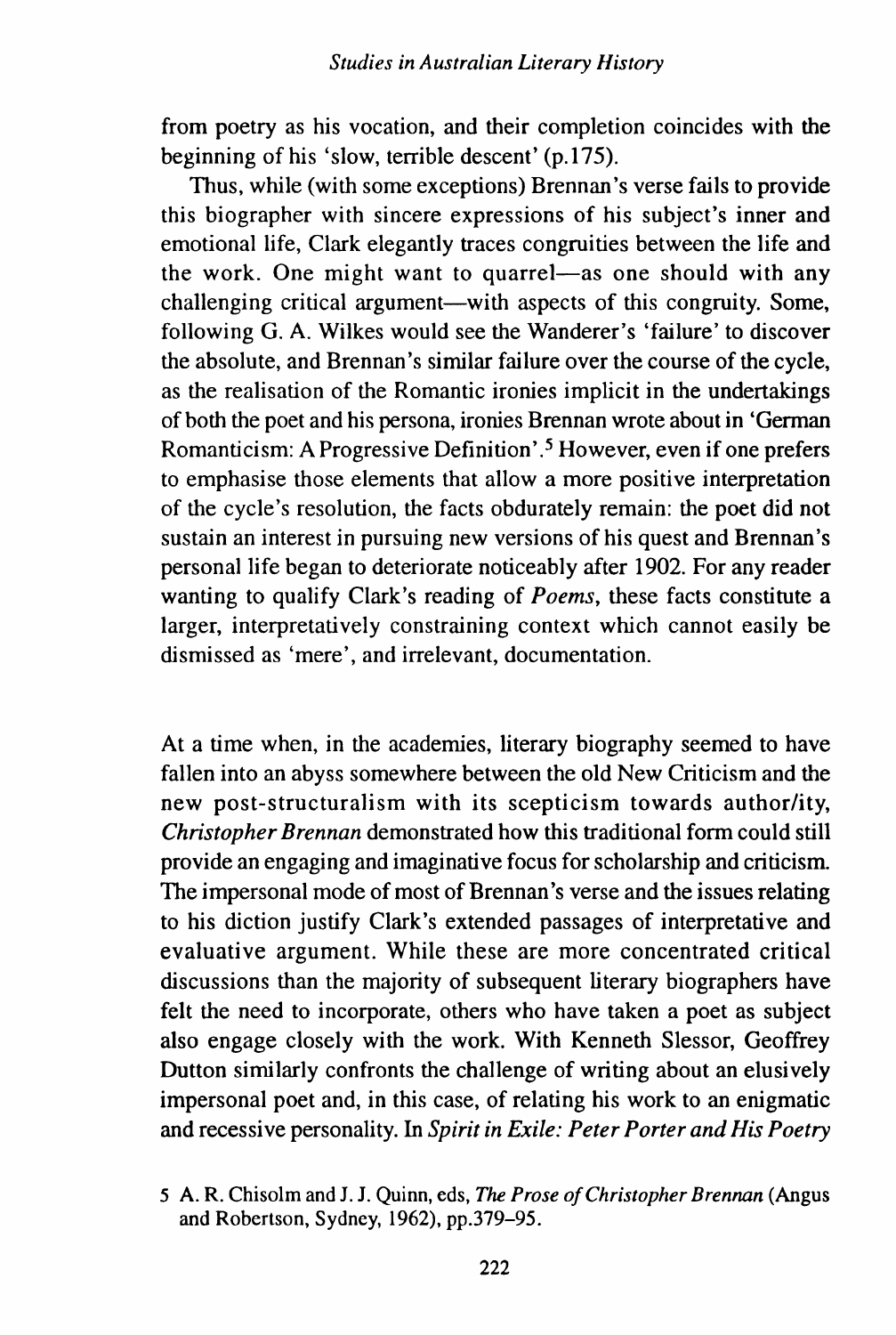(1991), Bruce Bennett employs a traditional biographical framework, to focus on his subject's work-its characteristics, context and reception -and so provide the fullest consideration Porter's poetry has received so far.

Most biographies, though, have been of prose writers. With George Johnston and Martin Boyd, Gary Kinnane and Brenda Niall were working with subjects whose central works were commonly regarded as 'autobiographical', as unproblematical projections of their creators' experience and personalities. Johnston's David Meredith trilogy parallels the lives of its author and his wife Charmian Clift (who, as a writer herself, doubled Kinnane's subject). Boyd's Langton series follows the outlines of his own family history-and Boyd had also published two autobiographies. What was there for biographers to do with these selfconstructed subjects, except create their own versions of what had been provided by the subjects themselves in another genre? Here the spectre of biography's own vicious hermeneutic circle raises itself (as it has in reviewers' minds with studies of Henry Handel Richardson): the biography that is presumably intended to illuminate the life and the works takes for its most substantial evidence the work itself. While their biographies are as different as their subjects, Kinnane and Niall both direct their scholarship and their critical perception to dissociating their subjects from the 'authorised' versions of their lives that readers have formed from their novels. The process could be seen as the opposite of Axel Clark's or Geoffrey Dutton's. Rather than detecting the traces left by the writers' personalities on their impersonal writings, Kinnane and Niall explore the differences between the subjects' actual experiences and their fictional versions of these. They show how these differences have been achieved through such imaginatively reconstructive processes as conflation and substitution.

Brenda Niall makes genealogy—so often a stumbling block for other biographers, or their readers—an appropriate, indeed essential, element for a fuller understanding of Boyd and his works. Her unearthing of a monied convict ancestor, a seemingly unlikely skeleton in the Boyds' vaults, is a scholarly coup to match Kinnane's subtle interpretative surmisals on the processes, not necessarily conscious, by which Johnston transformed his memories into fiction. But in both *George Johnston: A Biography* and *Martin Boyd: A Life-the* indefinite article in each subtitle reminding us of the biographer's own subjectivity-scholarship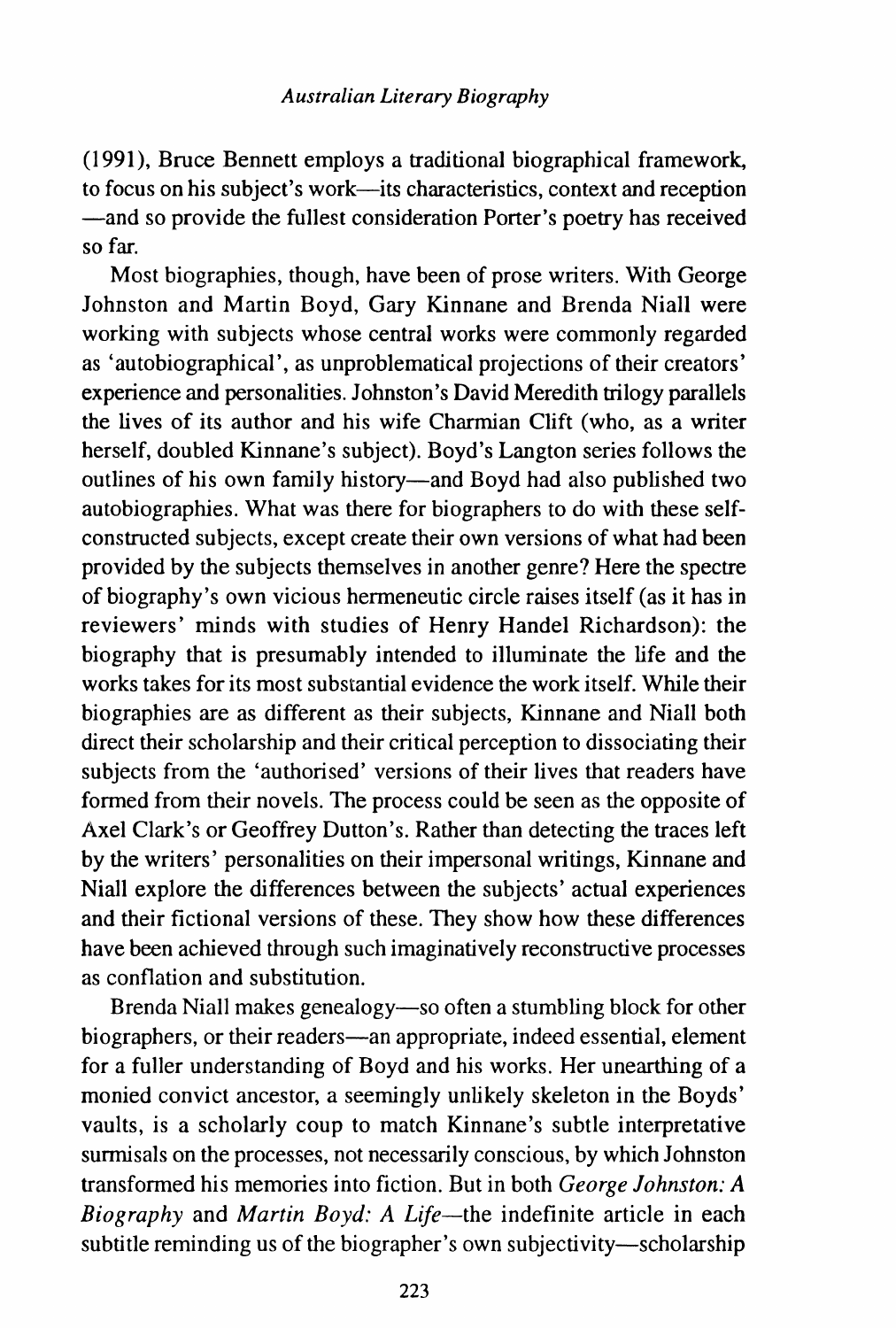and interpretative acumen become, as in Clark's *Brennan,* means to a higher end: not merely the reconstruction of the subject's life, but the construction of 'A Life', a work with characters, settings, scenes, conflicts, in which while every word may be true the overall truth aimed at begins to overlap with some of the expectations that readers bring to fiction. Clearly, as in 'literary autobiography', the qualifier in 'literary biography' can allude not only to the subject but also to the biographer's own narrative skill and other artful qualities. By now we have enough, and sufficiently varied, examples to recognise that biography can not only add to our understanding of writers and writing, and so to 'serious' literary and cultural discourse, but also to the sum total of writing itself.

Equally clearly, the epithet 'literary' also entails some echo of that now seemingly obsolescent phrase 'literary criticism'. In a possibly futile pursuit of a taxonomy, one might be tempted to position Axel Clark's explicitly 'critical biography', or Bruce Bennett's *Spirit in Exile,* at one end of a conjectured spectrum. and at the other a Life of a literary figure that restricts interest in the works to their being-in terms of their composition, publication and reception-simply events in the history of the subject. Happening upon this declaration in the preface to Colin Roderick's *Henry Lawson: A Life,* 'This book does not aim at dealing with his works except insofar as they bear on his personality or his creative method', 6 one might feel that such a test case has been discovered. But restricting interpretation of Lawson's writings in these ways proves not to preclude evaluation of either the subject or his works. As examples, we find Roderick observing of Lawson's 'Brighten's Sister-in-law', which he sees as a prose reworking of the earlier ballad 'Harry the Carrier's Boy', that 'the rewriting of early verse as prose tales had not yet become decadent practice' (p.224); and of *Children of the Bush* that 'The verses ... showed an advance on his earlier verse. In the opening lines of "Unknown" he struck the true note of poetry' (pp.233-34). However external or objective the intended interpretation, an essentially subjective element enters with the biographer's unavoidable assessments of both the work and its producer —and the moral hero of Roderick's Life of Lawson turns out to be the publisher George Robertson.

<sup>6</sup> Colin Roderick, *Henry Lawson: A Life* (Angus and Robertson, Sydney, 1991 ), p.xi. Subsequent page references, included in the text in parentheses, refer to this edition.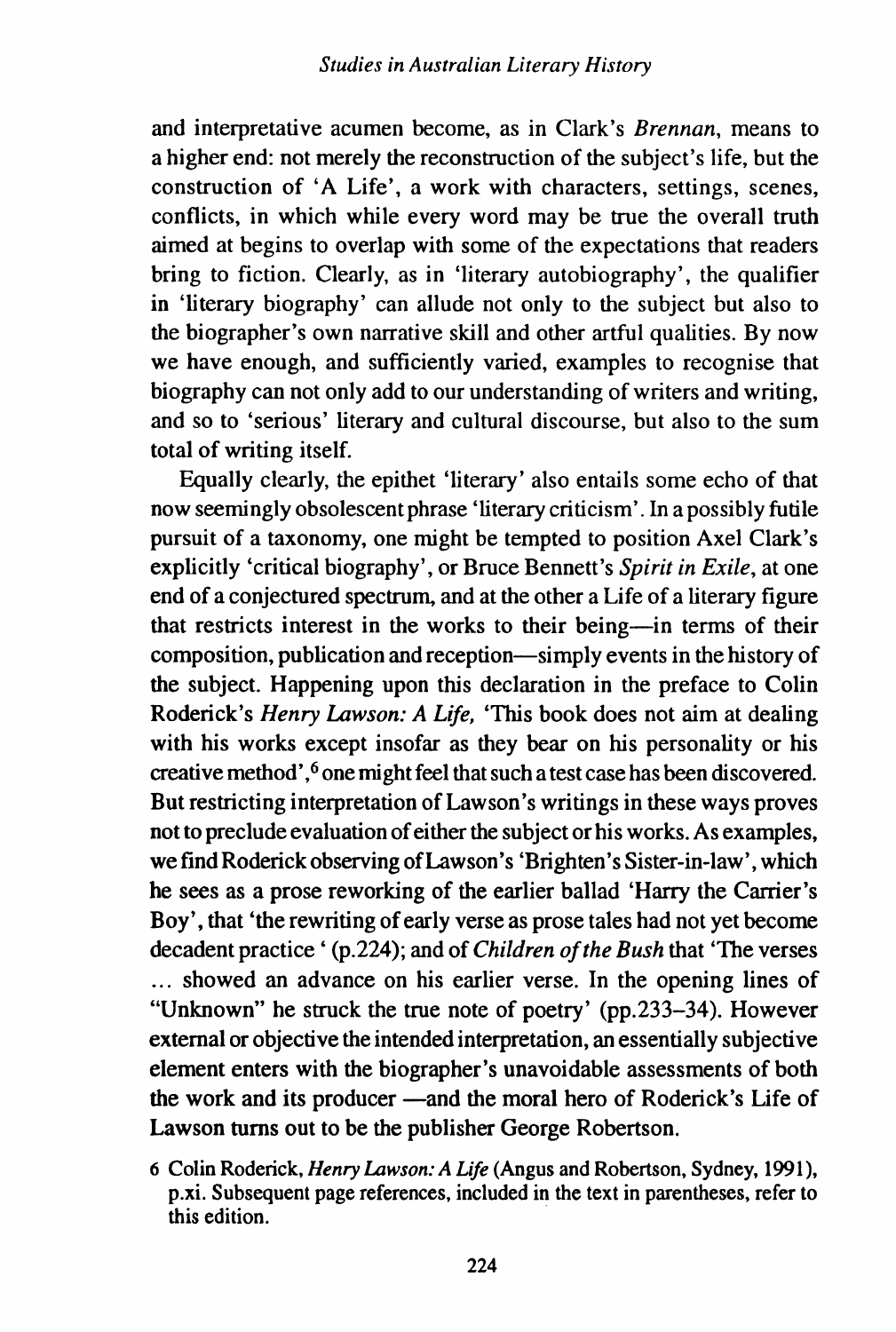## *Australian Literary Biography*

David Marr's *Patrick White: A Life* illustrates well the ambivalence with which 'literary' can adhere appraisingly to the execution of a biography as well as descriptively to the subject. Marr begins his story just before Easter 1910, with a plain woman in a big hat standing at the altar for her marriage to Dick White; and like Leon Edel, who found his 'scenic' method for his *The Life of Henry James* (1953-63) in the fictional practices of his subject, Marr continues his narration through vividly presented moments and a style that bear a happy affinity with White's. For his final scene, set almost eighty years after Ruth Withycombe's marriage, he chooses that early morning when Manoly Lascaris and White's literary agent, Barbara Mobbs, scatter the ashes on a lake in Sydney's Centennial Park. The significance of the lake White chose for this rite being 'ringed with a scurf of plastic and broken glass' will not be lost on readers of White's fiction and his autobiography *Flaws in the Glass,* and in its biographical way this scene, which ends with Lascaris and Mobbs turning towards the house to begin another day, Milly the terrier bounding ahead through the grass, is congruent with the conclusions without closure of White's novels.

Marr's narrational procedures in *Patrick White* are 'literary' not only because he, like numerous other biographers, adopts or adapts many of the techniques of fiction, but also because his own biographical imagination is so steeped in the details of his subject's works that (more extensively than White himself in *Flaws in the Glass*, 1981) he can signal to readers of White's work the likely impact on the young Paddy of experiences which will surface as personal preoccupations in the mature Patrick's writings half a century or so later, though without insisting on any deterministic or other interpretive inference. Given the already massive and discordant chorus of commentators on the White canon, Marr wisely does not allow himself to become diverted from his story by the interpretations and evaluations of others, nor does he deliver disquisitions on the works himself; but he provides full and often fascinating details on the inspirations for each work, and details also of their production, reception, and commercial fortune (or lack of it). As with Roderick's *Henry Lawson,* one expects *Patrick White* will stimulate future biocritical studies which will take Marr's researches and emphases as their points of departure.

The consolidation of biography as a respectable mode of literary discourse during a decade when such discourse became a 'site of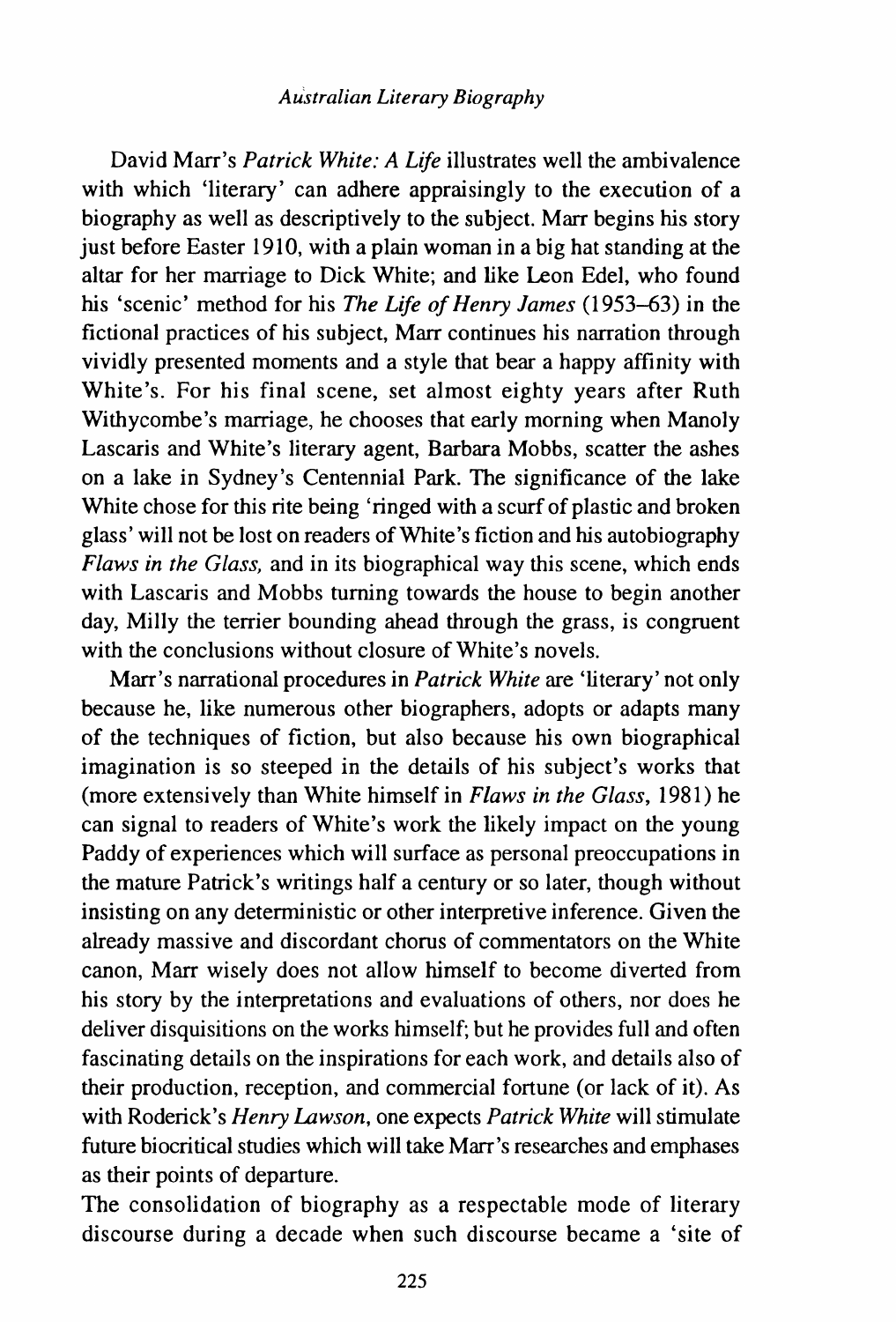contestation' within Australian academies had, as noted previously, its seemingly paradoxical side. The unprecedented appearance of so many literary biographies coincided with the circulation of post-structuralist concepts which, by denying 'bourgeois' individualistic notions of the autonomous (and creative) self, challenged the form's basic assumption that a revealing relationship could be established between a subject's life and work, between life history and imaginative production. While, manifestly, the currency of these concepts did not inhibit writers of literary biographies, it placed them (at least in the minds of many of their readers) in the position of having to validate this enabling assumption through their individual practice-and also to provide their own answers to questions that, in the abstract, seemed vexed: what was 'criticism' and what was its relation to 'biography' in the age of the 'decentred subject'? Their answers, like their practice, proved various, no doubt allowing some readers to see the conventions of the form, or particular biographies, as accommodating their social-constructionist interests in authorship, others as satisfying their traditional critical and literary historical expectations. But at least two literary biographers engaged openly with some of these theoretical questions and issues.

While Sylvia Lawson's *The Archibald Paradox* (1983) follows the familiar contours of a life-history, her subject is 'decentred'. When the young John Feltham, then Jules François, becomes J. F. Archibald, editor of the *Bulletin,* 'What he was turned into what he did'7 and the subject's life-story 'disappears' into 'The Great Print Circus' he provided for writers and readers in a colonial culture. At this point, her subject becomes not so much a text as the sub-text to the writings of those he edited, a sub-text to be interpreted within the context of that colonial culture, with its paradoxical sense of both its distance from the metropolis and its need to create its own centre. When, in the account of his later life, Archibald reappears from under the text he orchestrated he becomes 'part of the recent history of madness' (pp.xi-xii), a footnote to the Foucaultian perception of insanity as a social construct.

Reminiscent of Sylvia Lawson's 'Great Print Circus' is Brian Matthews's use of music hall routine in *Louisa* (1987) to present the variegated voices and concerns expressed in the *Dawn,* Louisa Lawson's paper for women. Unlike Sylvia Lawson, Matthews's dramatised

<sup>7</sup> Sylvia Lawson, *The Archibald Paradox* (Allen Lane, Ringwood, 1983), p.ll7.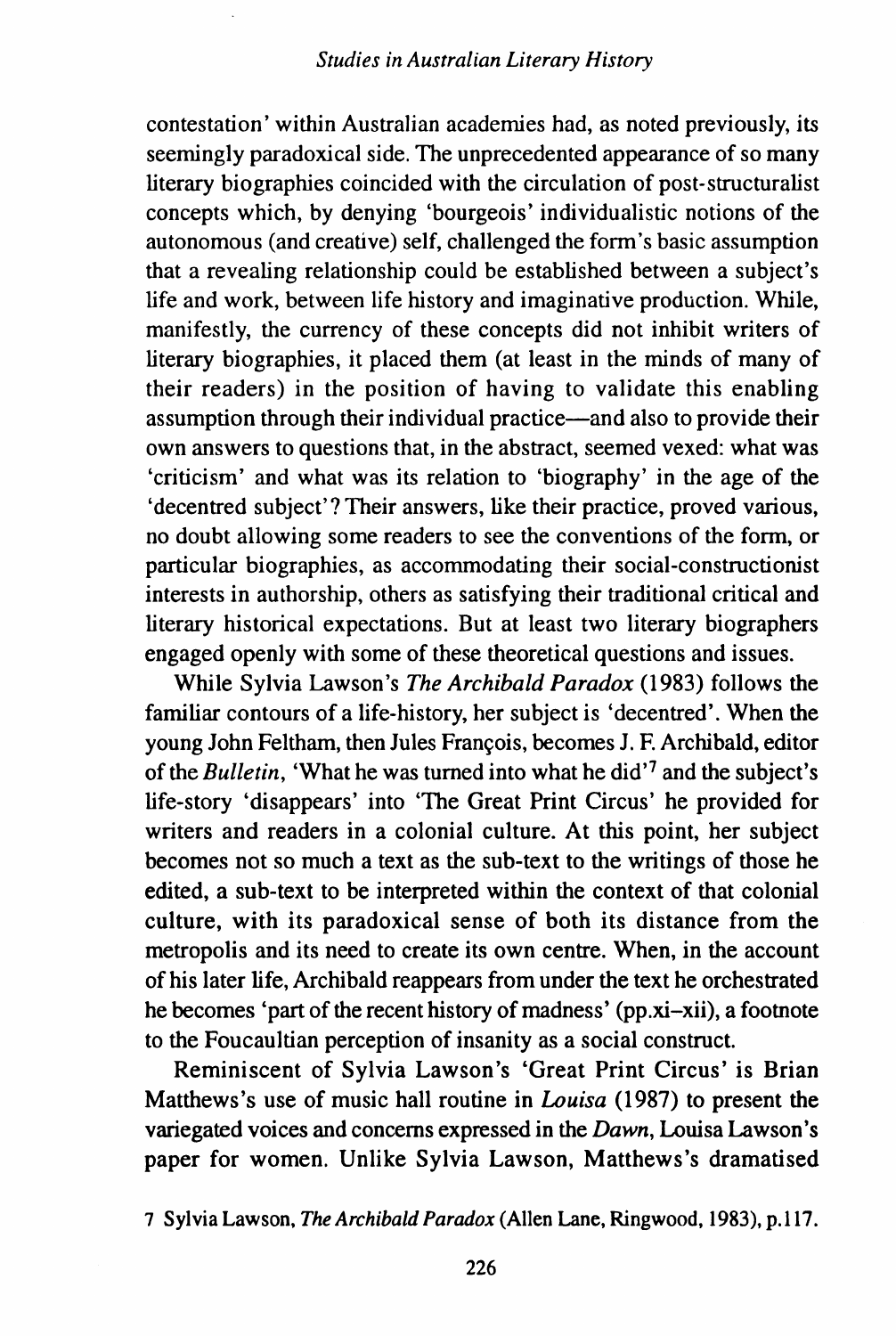biographer is apprehensive of his subject disappearing into the text Louisa edited and into the history of the same colonial society. Wistfully, this biographer dreams of being able to write a conventional biography, of being able to leave 'the networks of problematics' behind and to write 'rounded periods of biographical prose, flowing from and dictated by meticulous research'.8 Does he, though, have enough material, not only to give the sense of 'a full life being lived' but to stop him from inventively filling the gaps and thus 'sliding from biography to phantom biography and from both into a disguised form of fiction'? (pp.5-6).

Matthews's biographer and 'Owen Webster'—the alter ego the biographer creates to allow an alternative voice-rehearse these 'problematics' in a series of exchanges over their work in progress. Central to their arguments is the relation of documentable record to story, of facts to fiction. The biographer in his desire to tell a story and develop a character, a character by whom he has become possessed, is in a schizoid relation to the facts. What stance should he assume: a pretence of objectivity and omniscience-or should he openly empathise and sympathise with his subject? Biographer and alter ego disagree heavily on this issue—while demonstrating what each approach entails-as they disagree on the relation of criticism to biography. For Owen Webster, the quality of Louisa Lawson's poetry 'would matter in a book of literary criticism or literary history' as the quality of her housekeeping would matter in a social history, but in a biography 'what is interesting is simply that the poetry and the housekeeping happened' (p.239). For the biographer also, Louisa's writings matter as part of her life but 'how can poetry matter other by being in itself the most intense and striking way possible ... Which means that it is important to determine as accurately as possible how accomplished Louisa's poetry is as poetry' (p.242).

The engaging play with such theoretical issues—contained within a metabiographical fiction that in turn contains fictional interludes: and which, even if there had never been a Louisa Lawson, could presumably still be read for affording some of the same fictional satisfactions as, say, A. S. Byatt's novel *Possession* (1990)—should not obscure Matthews's simultaneous observance of the biographical pact. Enfolded

<sup>8</sup> Brian Matthews, *Louisa* (McPhee Gribble, Melbourne, 1987), p.107. Subsequent page references, included in the text in parentheses, refer to this edition.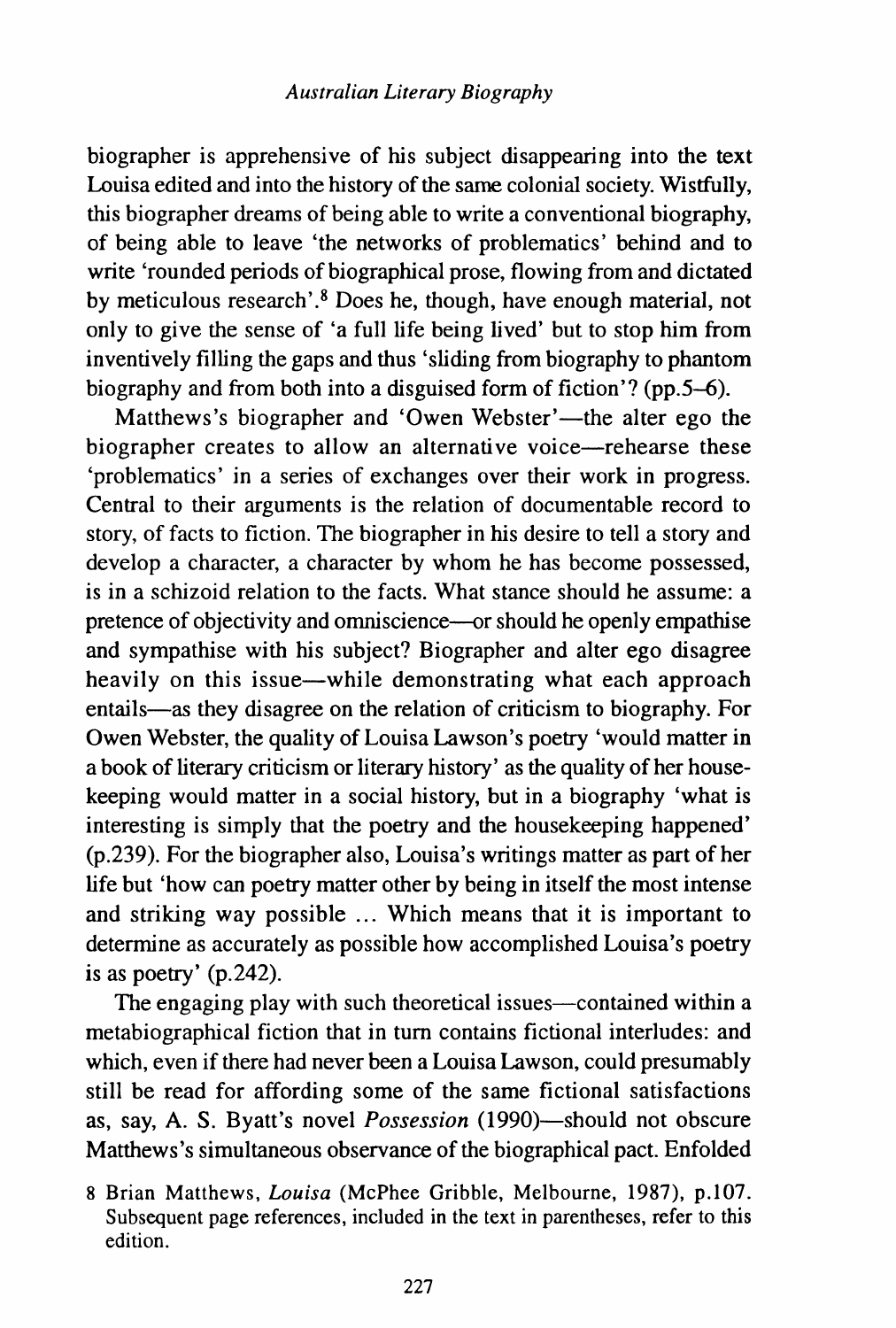within *Louisa's* metabiographical and fictional coils is a Life that still satisfies conventional expectations, even though Matthews inverts conventional procedures by engaging openly with critical and scholarly problems that others more usually resolve within, or suppress beneath, their 'rounded periods of biographical prose'. Criticism and scholarship are also absorbed deeply into his Life-in-progress: the re-reading of Louisa's autobiography against her daughter Gertie's family memoirs and her son Henry's story 'The Drover's Wife' is an interpretative *tour de force* and an instance of what 'criticism', so often a problematical term today, can still mean-in this case, an imaginative, even inspired, insight into what is happening in such an incestuous interplay of texts.

The increasing number of Australian literary biographies and increasing interest in the form since 1980 could be interpreted as a desirable catching-up with the situation obtaining elsewhere with longerestablished literatures-a catching-up akin to Australian literature's acquiring, for example, its own Oxford *History* (1981), *Companion*  (1985) and *Literary Guide* (1987) during the same period. However, what might seem local and particular developments in Australian literary history can usually be correlated with those occurring elsewhere in the English-speaking world, and literary biography provides yet another example. Rather than being evidence of an often assumed cultural 'lag', the flourishing of interest here, both practical and theoretical, correlates with what has been occurring elsewhere over the same period-not only with biography itself but also with the wider reconstituting of the discourses that 'literary criticism' used to comprehend, and contain, more confidently than it does today.

The general tendency in recent literary discourse, a tendency exhibited in diverse ways within the *Penguin New Literary History,*  has been to focus on areas, and genres, perceived to have been marginalised by established canons and historical overviews: women's writing, gay writing, black writing, migrant writing, regional writing. Already Australian literary biography offers a range of detailed 'case studies', and investigative models, which are broadly in keeping with, or readily assimilable to, the tum of literary-critical interest towards the social construction of gender, class and race, and consideration of how these constructions have impinged on writing at various stages. If,